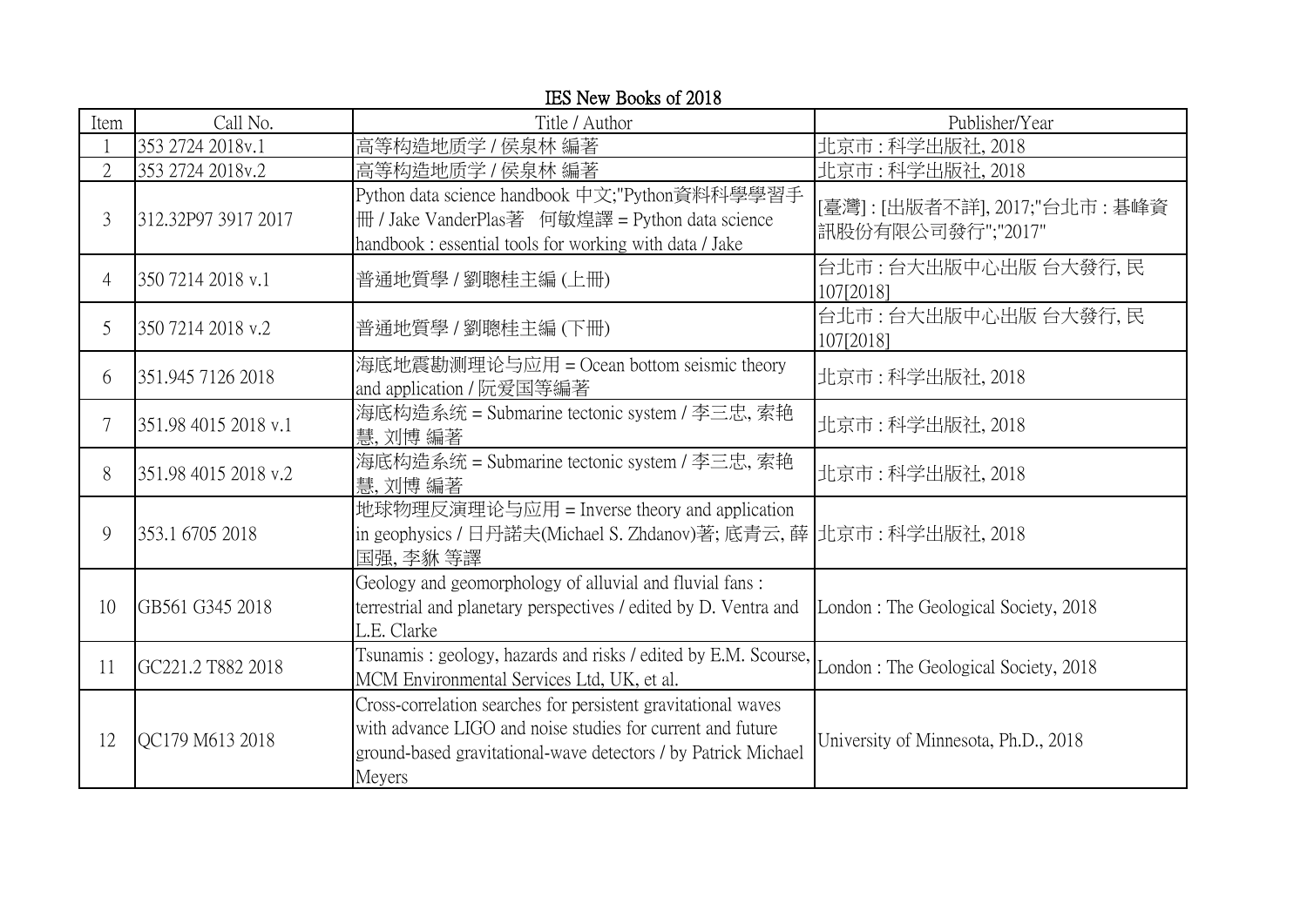| 13 | QE528 S974 2018       | Multiphase flow in explosive volcanic eruptions: Field and<br>numerical results / by Ryan Matthew Sweeney                               | University of New York at Buffalo, Ph.D., 2018                                               |
|----|-----------------------|-----------------------------------------------------------------------------------------------------------------------------------------|----------------------------------------------------------------------------------------------|
| 14 | PDF                   | EarthCaching: An Educator's Guide / Editors: Gary B. Lewis &<br>Christine V. McLelland                                                  | Boulder, Colorado: The Geological Society of<br>America, 2015                                |
| 15 | PDF                   | Explore Deep Time / Authors: Christine McLelland & Gary B.<br>Lewis                                                                     | Boulder, Colorado: The Geological Society of<br>America, 2015                                |
| 16 | PDF                   | Explore Earth Cycles / Author: Gary B. Lewis                                                                                            | Boulder, Colorado: The Geological Society of<br>America, 2015                                |
| 17 | PDF                   | Explore Fossils / Author: Greg McNamara / Revised by:<br>Christina Hepp                                                                 | Boulder, Colorado: The Geological Society of<br>America, 2015                                |
| 18 | PDF                   | The Science and Technology of Gold / Author: Gary B. Lewis                                                                              | Boulder, Colorado: The Geological Society of<br>America, 2015                                |
| 19 | PDF                   | Explore Energy / Developed & Written: Christine V. McLelland Boulder, Colorado: The Geological Society of<br>/ Revised: Shannan M. Shaw | America, 2015                                                                                |
| 20 | <b>PDF</b>            | Explore Plate Tectonics / Author: Gary B. Lewis                                                                                         | Boulder, Colorado: The Geological Society of<br>America, 2015                                |
| 21 | PDF                   | Explore Geoscience Models / Authors: Tau Rho Alpha, Gary B<br>Lewis, et al.                                                             | Boulder, Colorado: The Geological Society of<br>America, 2014                                |
| 22 | PDF                   | Cenozoic Tectonics and Volcanism of Mexico / Editors: Hugo<br>Delgado-Granados, Gerardo J. Aguirre-Díaz, et al.                         | Boulder, Colorado: The Geological Society of<br>America, 2000                                |
| 23 | <b>PDF</b>            | Explore Tsunami / Author: Gary B. Lewis                                                                                                 | Boulder, Colorado: The Geological Society of<br>America, 2015                                |
| 24 | PDF                   | Explore Volcanoes / Author: Gary B. Lewis                                                                                               | Boulder, Colorado: The Geological Society of<br>America, 2015                                |
| 25 | PDF                   | Explore Cross Sections / Gary B. Lewis & Davida Buehler                                                                                 | Boulder, Colorado: The Geological Society of<br>America, 2014                                |
| 26 | QA76.73.P98 M474 2018 | Python programming for advanced : learn the basics of Python<br>in 7 days / Maurice J. Thompson                                         | [Place of publication not identified] : Maurice J.<br>Thompson, 2018                         |
| 27 | QC809.M35 D271 2017   | Dawn-dusk asymmetries in planetary plasma environments /<br>Stein Haaland, Andrei Runov, Colin Forsyth, editors                         | Washington, D.C. : American Geophysical Union<br>Hoboken, NJ : John Wiley & Sons, Inc., 2017 |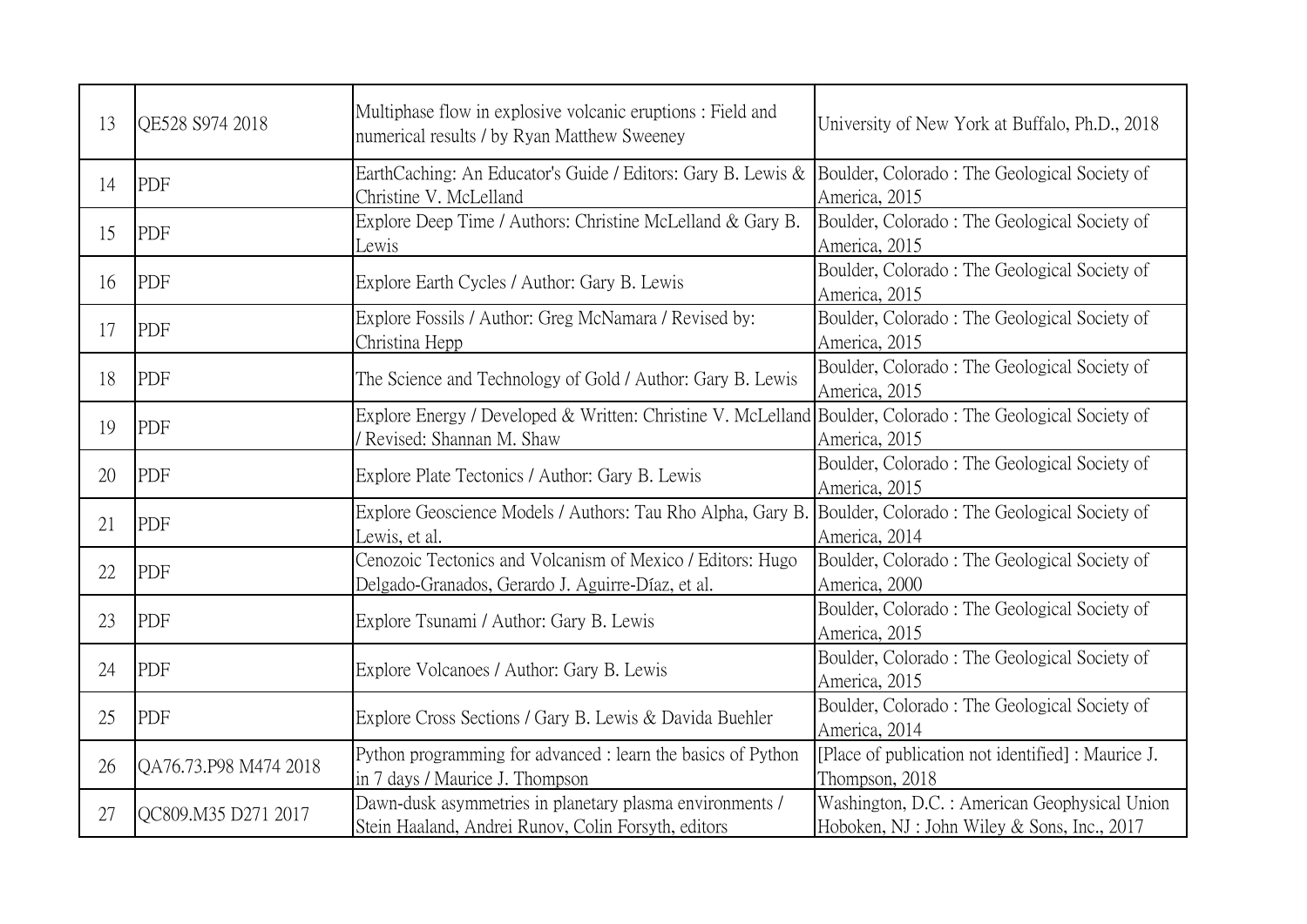| 28 | QC995 N277 2016        | Next generation earth system prediction : strategies for<br>subseasonal to seasonal forecasts / Committee on Developing a<br>U.S. Research Agenda to Advance Subseasonal to Seasonal                             | Washington, D.C. : The National Academies Press,<br>[2016]                       |
|----|------------------------|------------------------------------------------------------------------------------------------------------------------------------------------------------------------------------------------------------------|----------------------------------------------------------------------------------|
| 29 | QE11 O36 2018          | A brief history of geology / Kieran D. O'Hara                                                                                                                                                                    | Cambridge, United Kingdom New York, NY,<br>USA: Cambridge University Press, 2018 |
| 30 | QE165 G342 2018        | Geology at every scale: field excursions for the 2018 GSA<br>Southeastern Section Meeting in Knoxville, Tennessee / edited<br>by Annette Summers Engel, Robert D. Hatcher, Jr                                    | Boulder, Colorado: The Geological Society of<br>America, 2018                    |
| 31 | OE173 F931 2017        | From the Blue Ridge to the beach : geological field excursions<br>across Virginia / edited by Christopher M. Bailey, Department<br>of Geology, College of William & Mary, Williamsburg,<br>Virginia, USA, et al. | Boulder, Colorado: The Geological Society of<br>America, 2017                    |
| 32 | QE186 G342 2017        | Geologic field trips of the Canadian Rockies: 2017 meeting of<br>the GSA Rocky Mountain Section / edited by Jean C.C. Hsieh,<br>Repsol Oil and Gas Canada, Inc., et al.                                          | Boulder, Colorado: The Geological Society of<br>America, 2017                    |
| 33 | QE26.3 C512 2017       | Computational statistics in the earth sciences : with applications<br>in MATLAB / Alan D. Chave, Woods Hole Oceanographic<br>Institute, Massachusetts                                                            | Cambridge, United Kingdom New York, NY :<br>Cambridge University Press, 2017     |
| 34 | QE319.H5 H657 2018     | The Himalayan cryosphere: past and present / edited by N.C.<br>Pant, et al.                                                                                                                                      | London: The Geological Society, 2018                                             |
| 35 | QE33 W364 2017         | The web of geological sciences : advances, impacts, and<br>interactions II / edited by Marion E. Bickford                                                                                                        | Boulder, Colorado: The Geological Society of<br>America, 2017                    |
| 36 | QE350.22.N65 N864 2017 | The NE Atlantic region : a reappraisal of crustal structure,<br>tectonostratigraphy and magmatic evolution / edited by G.<br>Peron-Pinvidic, Geological Survey of Norway, Norway [and                            | London: The Geological Society, 2017                                             |
| 37 | QE351 R454 v.82        | Non-traditional stable isotopes / editors, Fang-Zhen Teng,<br>James M. Watkins and Nicolas Dauphas                                                                                                               | Chantilly, Va.: Mineralogical Society of America,<br>2017                        |
| 38 | QE351 R454 v.84        | High temperature gas-solid reactions in Earth and planetary<br>processes / editors, Penelope L. King, et al.                                                                                                     | Chantilly, Virginia: Mineralogical Society of<br>America, [2018]                 |
| 39 | QE351 R454 v.83        | Petrochronology: methods and applications / editors, Matthew<br>J. Kohn, Martin Engi & Pierre Lanari                                                                                                             | Chantilly, Virginia : Mineralogical Society of<br>America, 2017                  |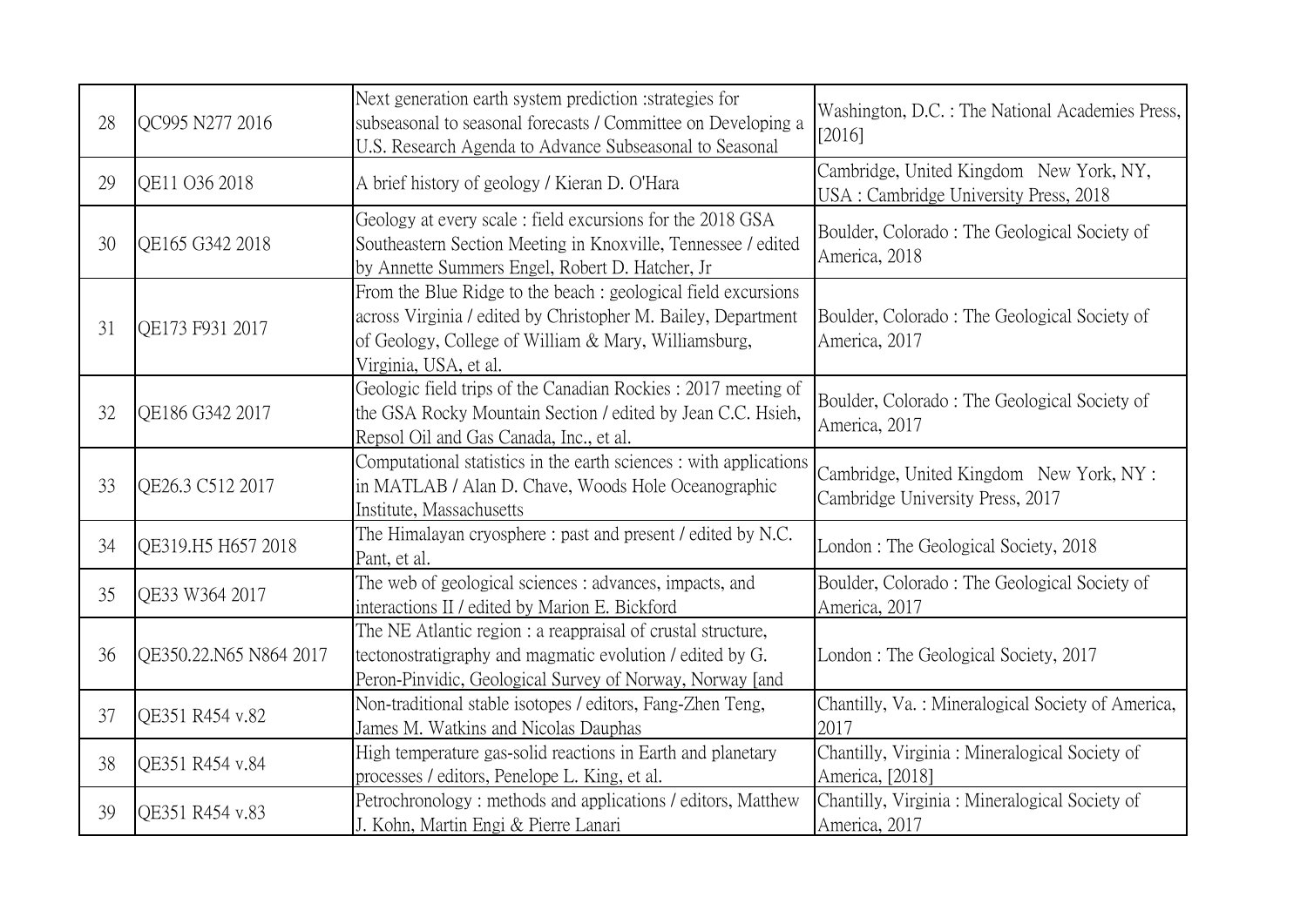| 40 | QE363.2 457 2018      | Minerals: their constitution and origin / Hans-Rudolf Wenk,<br>Andrey Bulakh                                                                                                         | Cambridge, United Kingdom: Cambridge<br>University Press, 2016                                                             |
|----|-----------------------|--------------------------------------------------------------------------------------------------------------------------------------------------------------------------------------|----------------------------------------------------------------------------------------------------------------------------|
| 41 | QE363.2 E56 2013      | Environmental Mineralogy II : university textbook / edited by<br>D.J. Vaughan and R.A. Wogelius                                                                                      | London: Published by the European Mineralogical<br>Union and the Mineralogical Society of Great<br>Britain & Ireland, 2013 |
| 42 | QE363.2 M664 2013     | Minerals at the nanoscale: university textbook / edited by F.<br>Nieto and K.J.T. Livi                                                                                               | London: European Mineralogical Union and the<br>Mineralogical Society of Great Britain & Ireland,<br>2013                  |
| 43 | QE364.2.H54 M664 2005 | Mineral behaviour at extreme conditions : university textbook /<br>edited by Ronald Miletich                                                                                         | Budapest: Ev University Press, 2005                                                                                        |
| 44 | OE371 M664 2017       | Mineral reaction kinetics: microstructures, textures, chemicals<br>and isotopic signatures / edited by W. Heinrich and R. Abart                                                      | London: Published by the European Mineralogical<br>Union and the Mineralogical Society of Great<br>Britain & Ireland, 2017 |
| 45 | OE390 C469 2018       | Characterization of ore-forming systems from geological,<br>geochemical and geophysical studies / edited by K. Gessner,<br>Geological Survey of Western Australia, Australia, et al. | London: The Geological Society, 2018                                                                                       |
| 46 | QE40 G562 2018        | Global change and future earth : the geoscience perspective<br>/edited by Tom Beer, IUGG Commission on Climatic and<br>Environmental Change (CCEC), et al                            | Cambridge, United Kingdom ; New York, NY<br>:Cambridge University Press, 2018                                              |
| 47 | QE454.R3 A648 2012    | Raman spectroscopy applied to earth sciences and cultural<br>heritage: university textbook / edited by J. Dubessy, M.-C.<br>Caumon and F. Rull                                       | London: European Mineralogical Union:<br>Mineralogical Society of Great Britain & Ireland,<br>2012                         |
| 48 | QE501.4 D552 2018     | Radiogenic isotope geology / Alan P. Dickin, McMaster<br>University (Third edition)                                                                                                  | Cambridge, United Kingdom New York, NY :<br>Cambridge University Press, 2018                                               |
| 49 | QE508 M626 2018       | Microstructural geochronology: planetary records down to<br>atom scale / Desmond E. Moser, et al.                                                                                    | Hoboken, NJ: John Wiley and Sons, Inc.<br>Washington, D.C.: American Geophysical Union,<br>2018                            |
| 50 | QE509.4 R484 2018     | Theoretical mantle dynamics / Neil M. Ribe, Centre National de Cambridge, United Kingdom ;New York, NY<br>la Recherche Scientifique (CNRS), Paris                                    | :Cambridge University Press, 2018                                                                                          |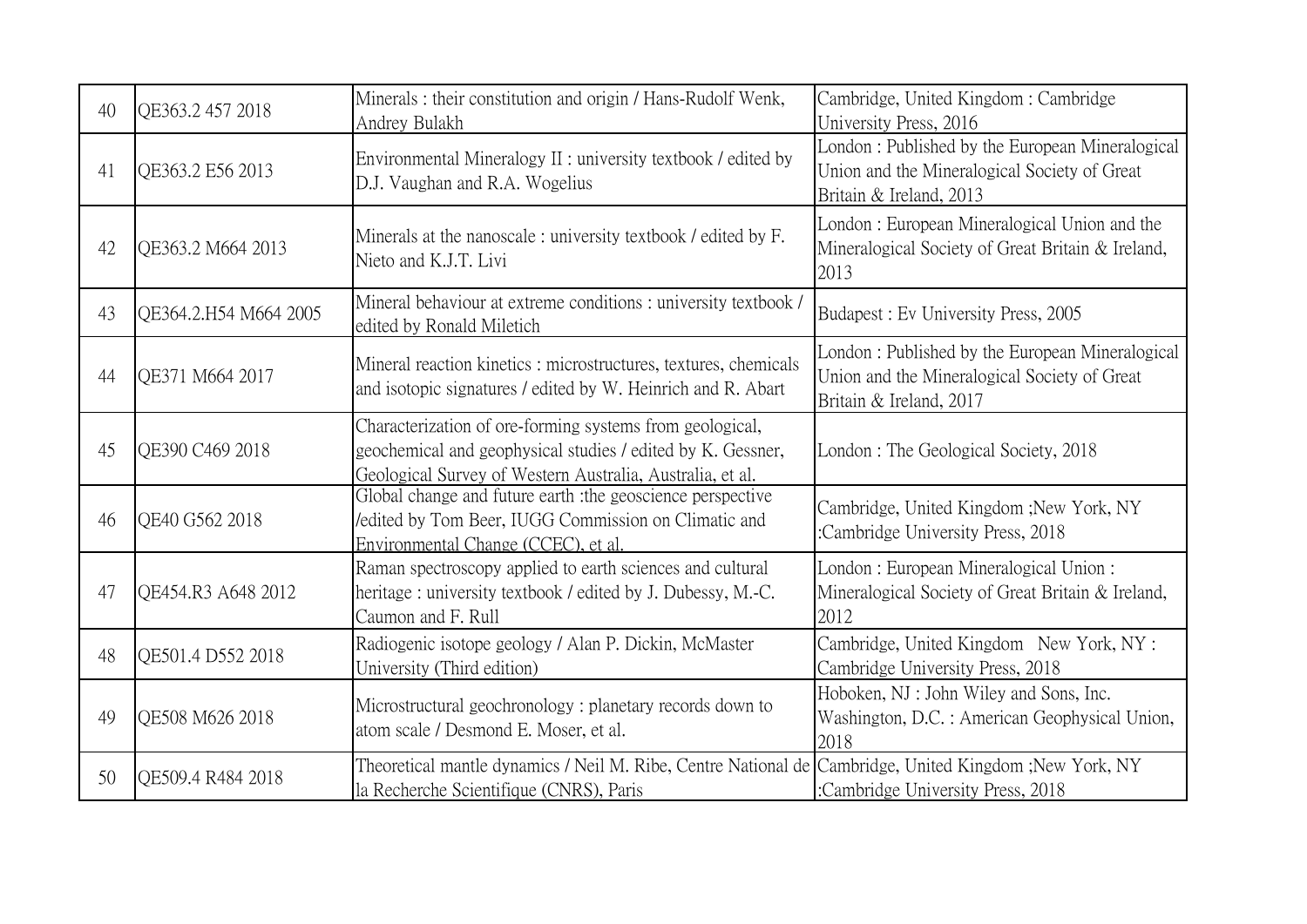| 51 | <b>OE511 C578 2018</b> | Circum-Arctic lithosphere evolution / edited by V. Pease, B.<br>Coakley                                                                                                                                                                                                                                                    | London: The Geological Society, 2018                          |
|----|------------------------|----------------------------------------------------------------------------------------------------------------------------------------------------------------------------------------------------------------------------------------------------------------------------------------------------------------------------|---------------------------------------------------------------|
| 52 | QE511 C957 2017        | The crust-mantle and lithosphere-asthenosphere boundaries :<br>insights from xenoliths, orogenic deep sections, and geophysical Boulder, Colorado: The Geological Society of<br>studies / edited by Gianluca Bianchini, Dipartimento di Scienze<br>della Terra, Universit <sup>ti</sup> di Ferrara, Ferrara, Italy, et al. | America, 2017                                                 |
| 53 | OE511.46 G345 2018     | Geology and tectonics of subduction zones : a tribute to Gaku<br>Kimura / edited by Timothy Byrne, Michael B. Underwood,<br>Donald Fisher, Lisa McNeill, Demian Saffer, Kohtaro Ujiie,<br>Asuka Yamaguchi                                                                                                                  | Boulder, Colorado: The Geological Society of<br>America, 2018 |
| 54 | QE511.5 L322 2018      | Large igneous provinces from Gondwana and adjacent regions /<br>edited by S. Sensarma, University of Lucknow, India, and B.C.<br>Storey, University of Canterbury, New Zealand                                                                                                                                             | London: The Geological Society, 2018                          |
| 55 | QE515.5.E85 M582 2018  | Mesozoic resource potential in the southern Permian Basin /<br>edited by B. Kilhams, et al.                                                                                                                                                                                                                                | London: Published by the Geological Society,<br>2018          |
| 56 | QE522 F453 2018        | Field volcanology: Iba tribute to the distinguished career of Don<br>Swanson / edited by Michael P. Poland (Cascades Volcano<br>Observatory, U.S. Geological Survey, Vancouver, Washington), America, 2018<br>et al.                                                                                                       | Boulder, Colorado: The Geological Society of                  |
| 57 | QE534.2 U21 2018       | Principles of seismology / Agustin Udias, Elisa Buforn (Second Cambridge, United Kingdom New York, NY:<br>edition)                                                                                                                                                                                                         | Cambridge University Press, 2018;"2018"                       |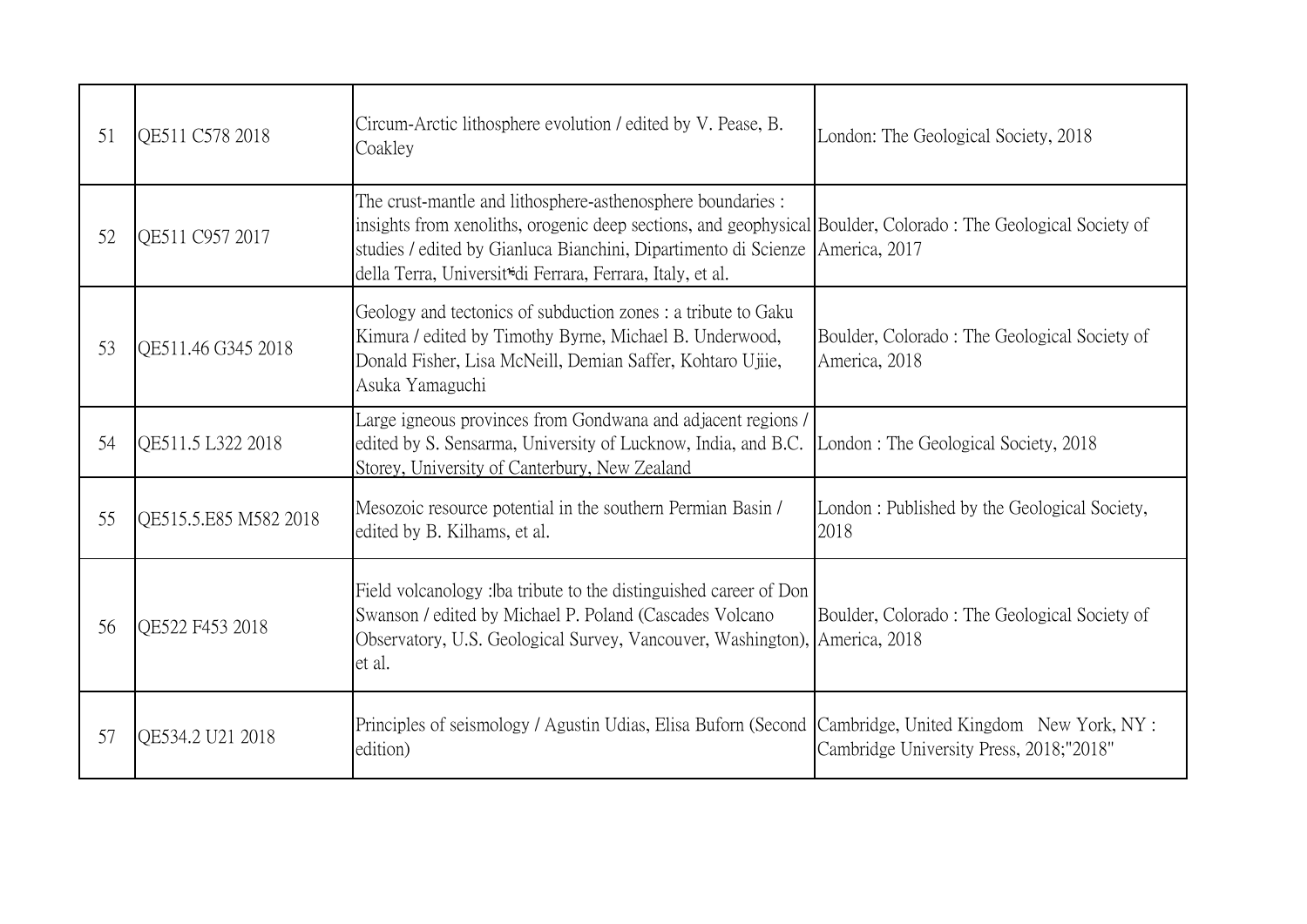| 58 | QE534.3 B877 2017    | On foundations of seismology: bringing idealizations down to<br>earth / James Robert Brown, Michael A. Slawinski with<br>illustrations by Roberto Lauciello                  | New Jersey: World Scientific Publishing Co. Pte.<br>Ltd., [2017]                                         |
|----|----------------------|------------------------------------------------------------------------------------------------------------------------------------------------------------------------------|----------------------------------------------------------------------------------------------------------|
| 59 | QE538.5 A881 2018    | Atlas of structural geological interpretation from seismic images Hoboken, NJ : John Wiley & Sons, Inc.,<br>edited by Achyuta Ayan Misra, Soumyajit Mukherjee                | 2018;"018"                                                                                               |
| 60 | QE538.8 F263 2018    | Fault-zone guided wave, ground motion, landslide and<br>earthquake forecast / edited by Yong-Gang Li                                                                         | Berlin: De Gruyter, [2018]                                                                               |
| 61 | QE538.8 P922 2018    | Pre-earthquake processes : a multidisciplinary approach to<br>earthquake prediction studies / Dimitar Ouzounov, et al.                                                       | Hoboken, NJ.: John Wiley & Sons, Inc.<br>Washington, D.C.: American Geophysical Union,<br>[2018];"b2018" |
| 62 | QE539.2.I46 E14 2018 | Passive seismic monitoring of induced seismicity : fundamental<br>principles and application to energy technologies / David W.<br>Eaton                                      | Cambridge, United Kingdom New York, NY :<br>Cambridge University Press, 2018                             |
| 63 | QE604 R682 2015      | Rock deformation from field, experiments and theory : a<br>volume in honour of Ernie Rutter / edited by D.R. Faulkner,<br>University of Liverpool, UK, et al.                | London: The Geological Society, 2015                                                                     |
| 64 | QE621 L735 2017      | Linkages and feedbacks in orogenic systems / edited by Richard<br>D. Law, Department of Geosciences, Virginia Tech,<br>Blacksburg, Virginia, et al.                          | Boulder, Colorado: The Geological Society of<br>America, 2017                                            |
| 65 | QE621 P235 2018      | Mountains : the origins of the earth's mountain systems /<br>Graham Park                                                                                                     | Edinburgh : Dunedin Academic Press, [2018]                                                               |
| 66 | QE634.M53 T255 2017  | Tectonic evolution, collision, and seismicity of southwest Asia:<br>in honor of Manuel Berberian's forty-five years of research<br>contributions / edited by Rasoul Sorkhabi | Boulder, Colorado: The Geological Society of<br>America, 2017                                            |